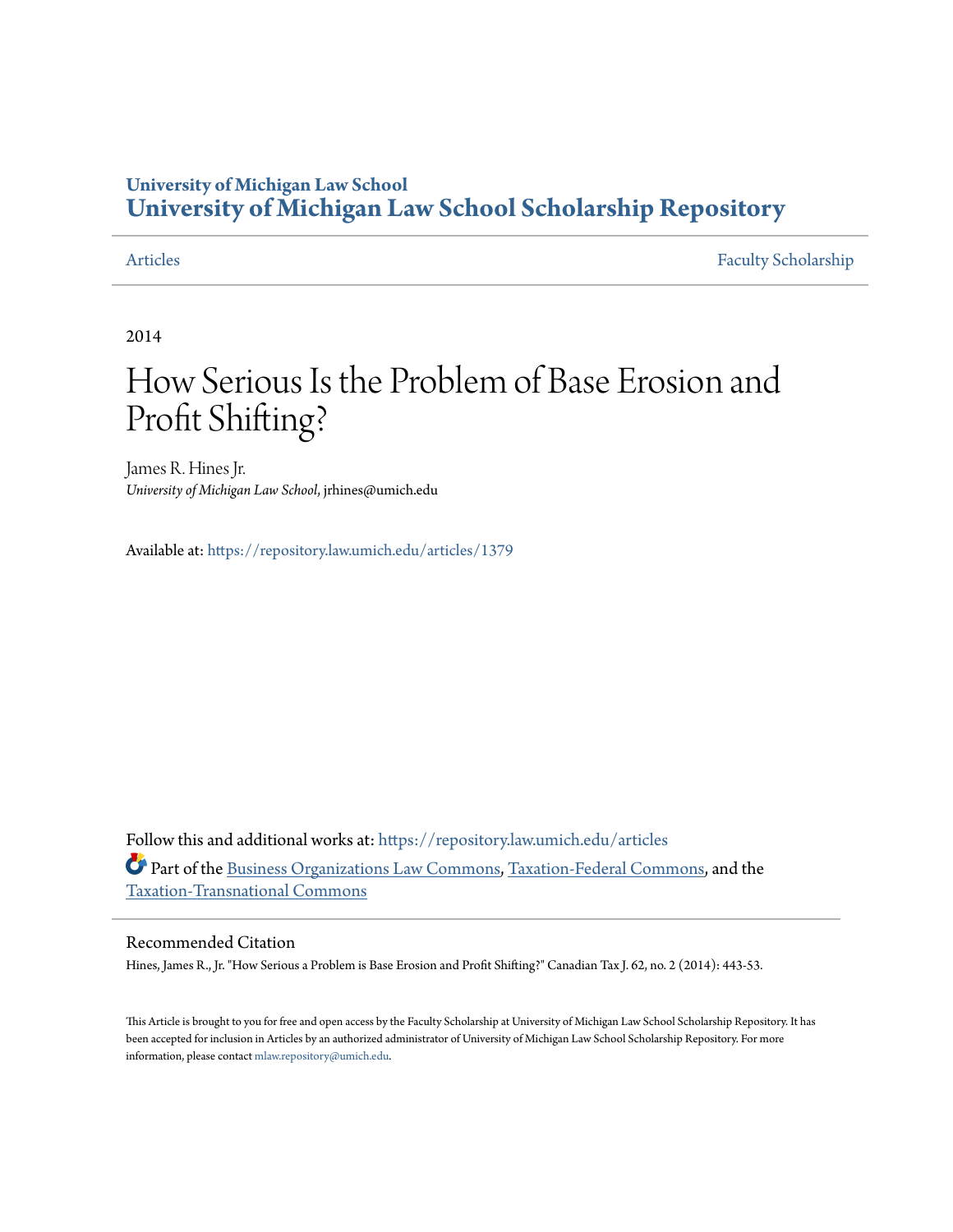# **Policy Forum: How Serious Is the Problem of Base Erosion and Profit Shifting?**

James R. Hines Jr.\*

**KEYWORDS:** BASE EROSION AND PROFIT SHIFTING **=** INTERNATIONAL TAXATION **=** TAX AVOIDANCE **=** corporate taxes

#### **Contents**

| 443 |
|-----|
| 446 |
| 448 |
| 452 |
|     |

#### **Introduction**

In recent years, the problem of base erosion and profit shifting (BEPS) by multinational corporations has entered the public consciousness as a potentially important impediment to tax collections. The purpose of this article is to identify the nature of BEPS, consider empirical evidence of its magnitude, and evaluate proposed policy responses.

There is considerable evidence that multinational firms arrange their affairs in a tax-sensitive manner, from which it is easy—indeed, perhaps a little too easy—to infer that beps is a serious problem. There are journalistic accounts of apparently spectacular international tax-avoidance schemes used by multinational corporations, though these stories commonly omit or misrepresent important legal and economic elements, making it difficult to know what, if any, conclusion to draw from them. On a serious level, the US Joint Committee on Taxation was recently charged by the US Congress with identifying extreme examples of BEPS among US corporate taxpayers, and produced a report<sup>1</sup> that included six such examples. And

<sup>\*</sup> Of the University of Michigan, Ann Arbor, and the National Bureau of Economic Research (email: jrhines@umich.edu).

<sup>1</sup> United States, Staff of the Joint Committee on Taxation, *Present Law and Background Related to Possible Income Shifting and Transfer Pricing*, JCX-37-10 (Washington, DC: Joint Committee on Taxation, July 20, 2010).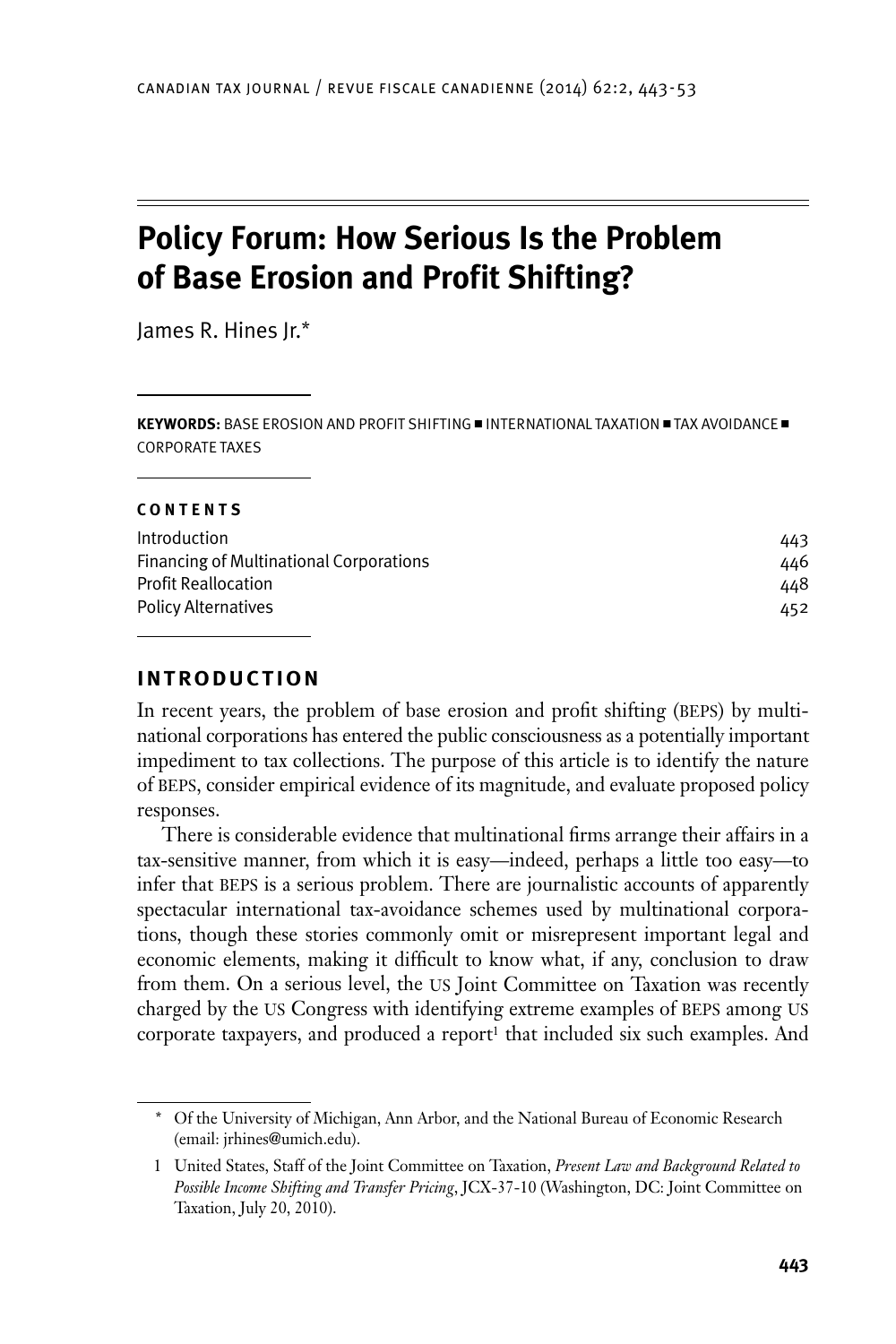statistical studies consistently indicate that multinational corporations report higher profit rates in low-tax jurisdictions than in high-tax jurisdictions, a pattern that is consistent with beps.

How important is the problem of BEPS from the standpoint of tax collections? The statistical evidence consistently indicates that the impact on tax revenues is only modest in magnitude. Some of the latest evidence<sup>2</sup> suggests that the semi-elasticity of income reporting is roughly 0.4, which means that a corporation that is located in a country with a 25 percent tax rate, and that has the opportunity to reallocate some of its taxable income to a country with a 15 percent tax rate, will typically arrange its financial and other affairs to reallocate 4 percent of its income to the lower-rate country. Other, rather more persuasive, evidence suggests that multinational firms earning profits in high-tax countries find ways to reallocate 2 percent of those profits to low-tax foreign jurisdictions.3 For various reasons to be discussed, even these 2 or 4 percent figures probably overstate the potential tax revenue to be had by eradicating BEPS, but on its own terms the potential tax revenue from 2 or 4 percent of pre-tax incomes of multinational corporations would make an extremely modest contribution to the government finances of most countries. The average member country of the Organisation for Economic Co-operation and Development (OECD) in 2011 raised 8.8 percent of its total tax revenue from taxes on corporate profits, only a portion of which represented taxes on multinational corporations,4 2 percent of which would be two-tenths of 1 percent of tax revenue. Even if one were to double, or quintuple, this figure, it would amount to less than 1 percent of tax revenue. From this standpoint, it appears that even a complete solution to the problem of BEPS, were one available and implementable, would have little direct impact on government finances.

That the level of concern expressed about the problem of BEPS is inconsistent with the implications of the available statistical evidence suggests either that the problem has been vastly overstated in popular discussion or that there is something amiss with the body of careful empirical work on this issue. Further consideration of even simple pieces of evidence points again, however, in the direction of BEPS being a much smaller problem than is commonly appreciated. The fact that governments

3 Dhammika Dharmapala and Nadine Riedel, "Earnings Shocks and Tax-Motivated Income-Shifting: Evidence from European Multinationals" (2013) 97:1 *Journal of Public Economics* 95-107.

<sup>2</sup> See Theresa Lohse and Nadine Riedel, *Do Transfer Pricing Laws Limit International Income Shifting? Evidence from European Multinationals*, Oxford University Centre for Business Taxation Working Paper no. 13/07 (Oxford: University of Oxford, Saïd Business School, Centre for Business Taxation, September 2013); and Dhammika Dharmapala, *What Do We Know About Base Erosion and Profit Shifting? A Review of the Empirical Literature*, Illinois Public Law and Legal Theory Research Paper Series no. 14-23 (Urbana-Champaign: University of Illinois, College of Law, December 2013). Dharmapala's survey of the literature indicates that more recent studies tend to report smaller magnitudes of BEPS.

<sup>4</sup> See Organisation for Economic Co-operation and Development, *OECD.StatExtracts* (http:// stats.oecd.org).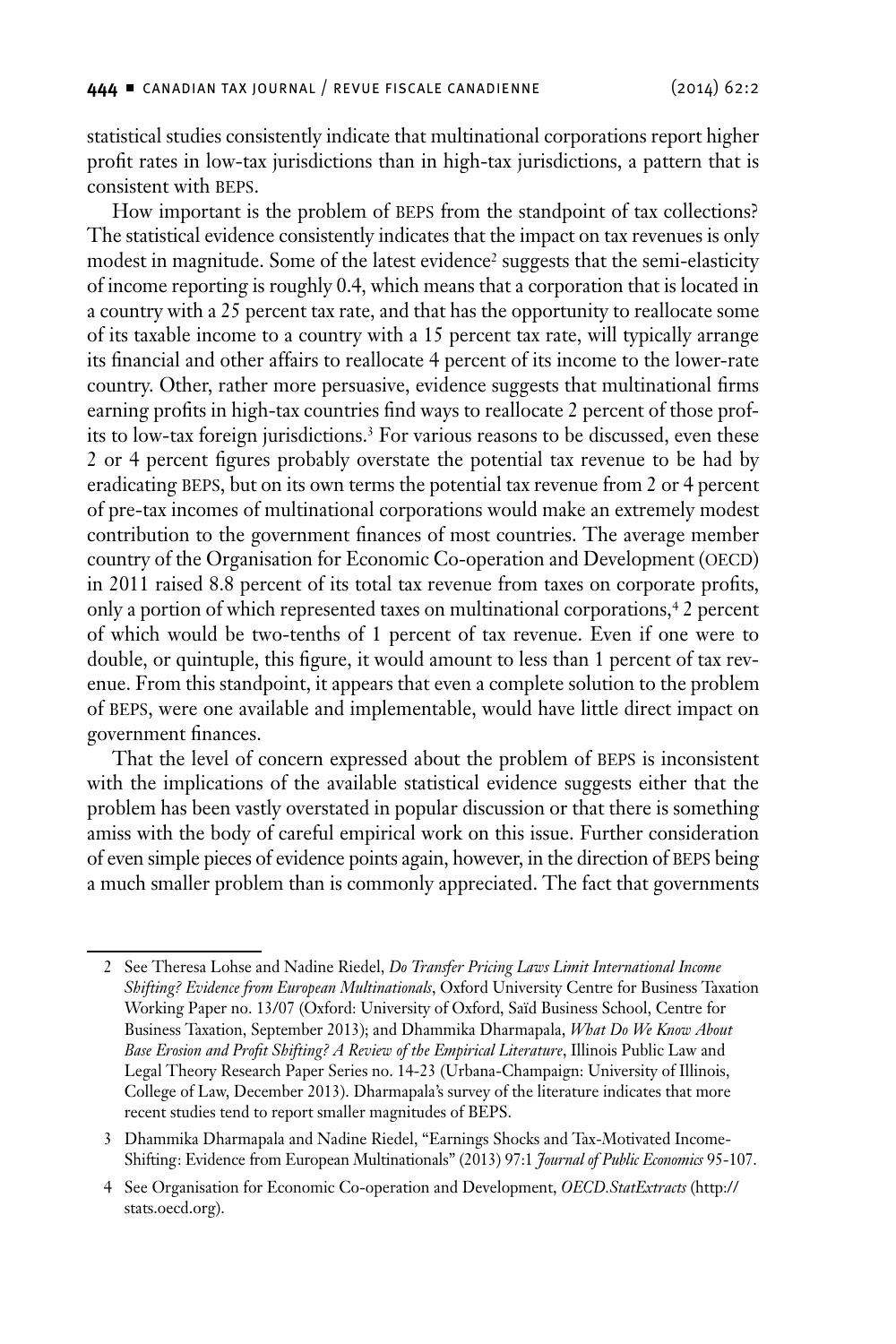of high-tax-rate countries collect considerable revenue from taxing the profits of their resident multinational corporations itself indicates that tax avoidance is not as easy or cost-effective as some fear that it is. If firms were able to arrange their affairs in ways that would easily reallocate pre-tax income earned in high-tax locations to alternative locations with zero or very low tax rates, then most would surely do so, and even those corporations without an international business presence would quickly establish operations in low-tax foreign locations in order to reduce their tax obligations. That corporations persist in paying taxes to governments of high-tax countries does not reflect lack of imagination or insufficient profit motive; it reflects the fact that enforcement makes tax avoidance difficult and costly.

Further evidence is available from the location of foreign business activities. Studies consistently find that multinational firms locate more employment, property, plant, and equipment in low-tax locations, and less in high-tax locations, than the structures of these economies would ordinarily warrant. This business activity pattern is itself a form of base erosion from the standpoint of high-tax countries, albeit of a rather mundane form, since it is hardly surprising that high tax rates discourage business activity, whereas low tax rates attract it. From the standpoint of profit shifting, however, this pattern makes it clear that firms are unable to reallocate pre-tax income with impunity. If it were easy to reallocate taxable income, there would be no benefit to locating real business activity in a low-tax country. The profit-maximizing strategy would be to locate business activity wherever it generates the highest pre-tax profits, and use financial or other means to reallocate taxable income to an affiliate located in a zero-tax location. It would be a mistake to let tax rates influence where pre-tax profits are actually earned, since doing so reduces the amount that is ultimately destined to be reported as income by the affiliate in a tax haven. In fact, this is not what firms do: the evidence consistently indicates that multinational firms tend to locate greater real business activity in countries with low tax rates than would otherwise be expected. This is consistent with maximizing after-tax profits only if it is difficult to shift pre-tax income.

Finally, there is evidence from the use of tax haven affiliates by multinational corporations. The tax havens are the countries with the lowest tax rates, and so are the destinations of choice (if one has unfettered choice) for profits to be reallocated from high-tax countries. Among large US multinational firms from 1982 to 1999, only 38 percent had tax haven affiliates,<sup>5</sup> and among German multinational firms from 2002 to 2008, only 20 percent had tax haven affiliates.<sup>6</sup> The majority of US and German firms obviously did not reallocate taxable income to tax havens, since they had no method of doing so, given the absence of legal presence in those countries.

<sup>5</sup> Mihir A. Desai, C. Fritz Foley, and James R. Hines Jr., "The Demand for Tax Haven Operations" (2006) 90:3 *Journal of Public Economics* 513-31.

<sup>6</sup> Anna Gumpert, James R. Hines Jr., and Monika Schnitzer, *The Use of Tax Havens in Exemption Regimes*, NBER Working Paper no. 17644 (Cambridge, MA: National Bureau of Economic Research, December 2011).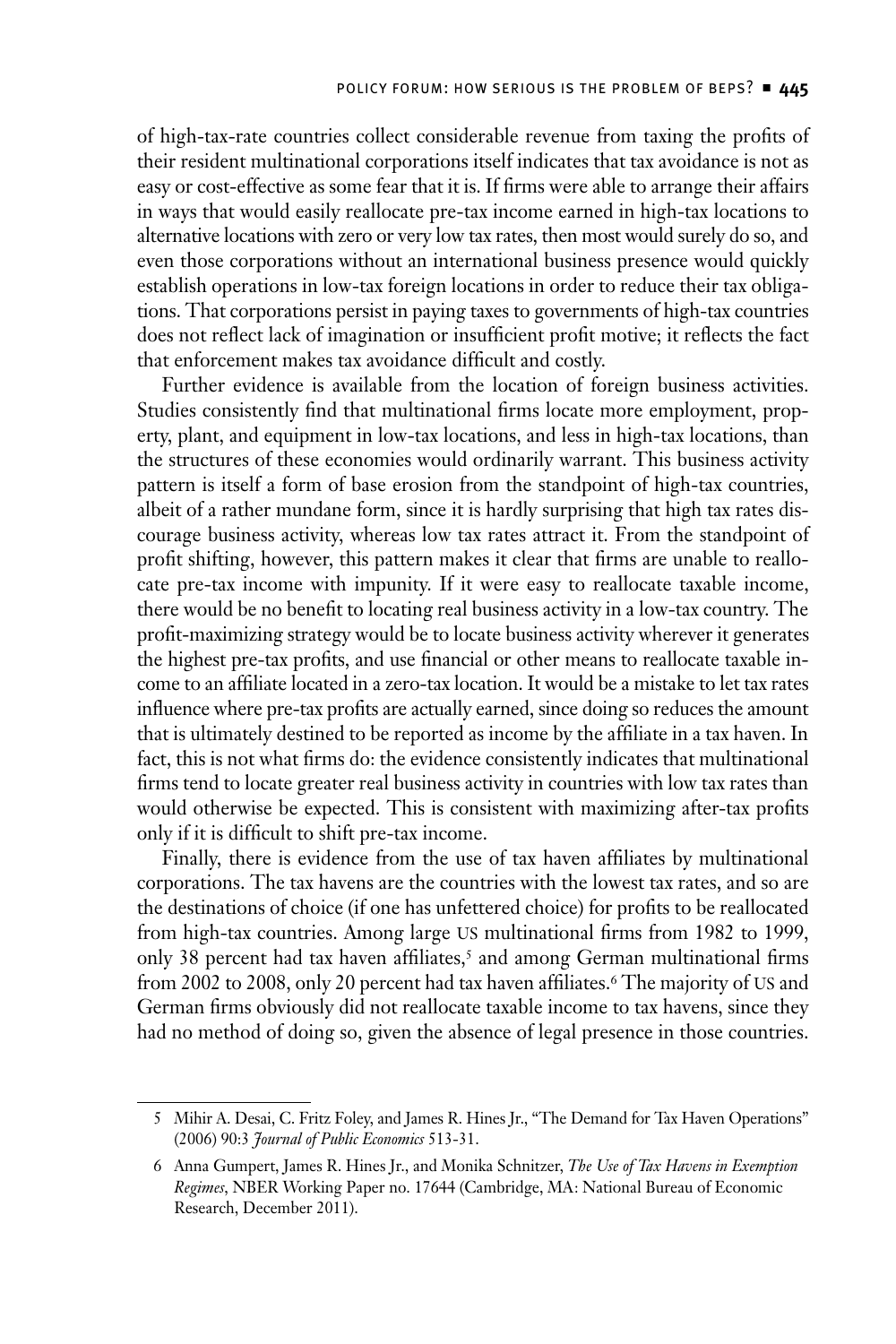<span id="page-4-0"></span>The most noteworthy feature of this evidence is that there is nothing that prevents a us or German multinational firm from establishing a tax haven affiliate. The reason not to do so is that it is not worth it—and the reason it is not worth it is that it is too difficult or costly to reallocate taxable income from high-tax countries to tax haven countries.

Consequently, one is left with a puzzle. There is clearly scope for BEPS to reduce tax liabilities, and ample evidence that multinational firms arrange their affairs in a tax-sensitive manner. The empirical puzzle is why there is not more tax avoidance than appears to be the case. The sections that follow review some of the available evidence, which may deepen rather than resolve the puzzle.

#### **Financing of Multinational Corporations**

Successful beps entails locating taxable income in low-tax jurisdictions and deductible expenses in high-tax jurisdictions. The most straightforward way to be able to report earning taxable income in low-tax jurisdictions is to concentrate economic activity there. To a certain degree this occurs as a matter of course, since, all other things being equal, high tax rates discourage economic activity by reducing after-tax rewards. As a result, economic activity tends to flourish in low-tax environments to a greater degree than in high-tax environments, even in the absence of multinational firms and opportunities to substitute low-tax activities for high-tax activities. In addition, there is the opportunity for such substitution, so one should expect there to be disproportionate income production in low-tax environments. And the available evidence consistently indicates that there is much more multinational activity in low-tax locations than would ordinarily be predicted on the basis of other economic characteristics.7

Concern over BEPS is usually directed not at the location of economic activities, but at the location of taxable income contingent on economic activities. Taxable income is the difference between revenues and expenses, and corporate financing operations can offer relatively straightforward methods of placing expenses where they generate the largest tax benefits. Corporations can be financed with either debt or equity, debt offering the advantage that interest payments are generally deductible in calculating taxable income, whereas dividend payments to shareholders are

<sup>7</sup> See, for example, James R. Hines Jr. and Eric M. Rice, "Fiscal Paradise: Foreign Tax Havens and American Business" (1994) 109:1 *Quarterly Journal of Economics* 149-82; James R. Hines Jr., "Altered States: Taxes and the Location of Foreign Direct Investment in America" (1996) 86:5 *American Economic Review* 1076-94; Rosanne Altshuler, Harry Grubert, and T. Scott Newlon, "Has U.S. Investment Abroad Become More Sensitive to Tax Rates?" in James R. Hines Jr., ed., *International Taxation and Multinational Activity* (Chicago: University of Chicago Press, 2001), 9-32; James R. Hines Jr., "Tax Sparing and Direct Investment in Developing Countries," ibid., 39-66; Mihir A. Desai, C. Fritz Foley, and James R. Hines Jr., "Foreign Direct Investment in a World of Multiple Taxes" (2004) 88:12 *Journal of Public Economics* 2727-44; and Salvador Barrios, Harry Huizinga, Luc Laeven, and Gaëtan Nicodème, "International Taxation and Multinational Firm Location Decisions" (2012) 96:11-12 *Journal of Public Economics* 946-58.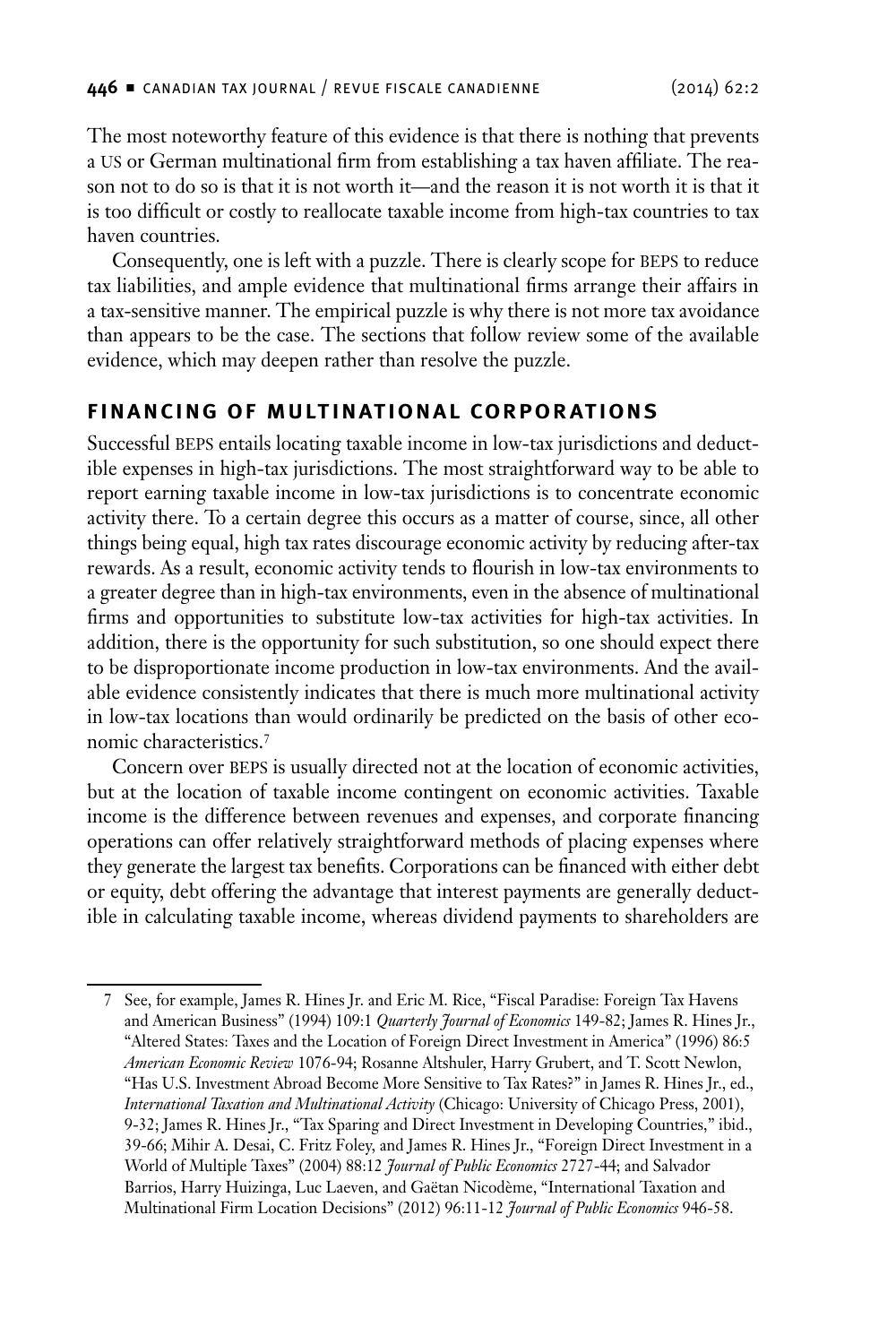typically not deductible. Since the benefits of interest deductibility rise with tax rates, it follows that firms in higher-tax locations should be expected to use greater amounts of debt than do firms in lower-tax locations, whether or not they substitute borrowing in one location for borrowing in another. In addition, the ability of multinational firms to choose the location of borrowing gives even greater scope for arranging financing in order to locate interest deductions where they will be most valuable.

Governments of high-tax countries are well aware of the benefits of interest deductibility, and have implemented several measures that limit the ability of taxpayers to benefit from strategic debt-location choices. These measures include thin capitalization rules that deny interest deductions once interest expenses are deemed excessive by some (typically rather crude) measure; interest expense allocation rules that require domestic-based multinational companies to allocate a portion of domestic interest expense against foreign income, thereby effectively reducing available foreign tax credits; and controlled foreign corporation rules that subject to homecountry taxation certain interest income received by foreign affiliates. Taxpayers often attempt to plan around these rules, but doing so can be costly, a constraint that may explain why multinational firms do not make even more use of borrowing arrangements to reduce their tax obligations.

There is considerable evidence that borrowing by multinational firms is sensitive to local tax rates. Desai et al.<sup>8</sup> offer evidence that among the foreign affiliates of US multinationals from 1982 to 1994, 10 percent higher local tax rates were associated with 2.8 percent higher debt:asset ratios. Huizinga et al.<sup>9</sup> document a similar pattern among the foreign affiliates of European multinationals from 1994 to 2003. Buettner et al.10 find that, as expected, thin capitalization rules dampen the effect of tax-rate differences on the borrowing behaviour of European multinationals from 1996 to 2004. Froot and Hines<sup>11</sup> consider the impact of the US Tax Reform Act of 1986 on borrowing by us multinational firms. The 1986 Act required us firms to allocate a portion of domestic interest expense against foreign income, effectively removing the tax benefit of domestic interest deductions for firms with excess foreign tax credits; the evidence indicates that the affected firms responded by significantly reducing their domestic borrowing. Tax rates appear to influence many aspects of a

<sup>8</sup> Mihir A. Desai, C. Fritz Foley, and James R. Hines Jr., "A Multinational Perspective on Capital Structure Choice and Internal Capital Markets" (2004) 59:6 *Journal of Finance* 2451-87.

<sup>9</sup> Harry Huizinga, Luc Laeven, and Gaëtan Nicodème, "Capital Structure and International Debt Shifting" (2008) 88:1 *Journal of Financial Economics* 80-118.

<sup>10</sup> Thiess Buettner, Michael Overesch, Ulrich Schreiber, and Georg Wamser, "The Impact of Thin-Capitalization Rules on the Capital Structure of Multinational Firms" (2012) 96:11-12 *Journal of Public Economics* 930-38.

<sup>11</sup> Kenneth A. Froot and James R. Hines Jr., "Interest Allocation Rules, Financing Patterns, and the Operations of U.S. Multinationals," in Martin Feldstein, James R. Hines Jr., and R. Glenn Hubbard, eds., *The Effects of Taxation on Multinational Corporations* (Chicago: University of Chicago Press, 1995), 277-307.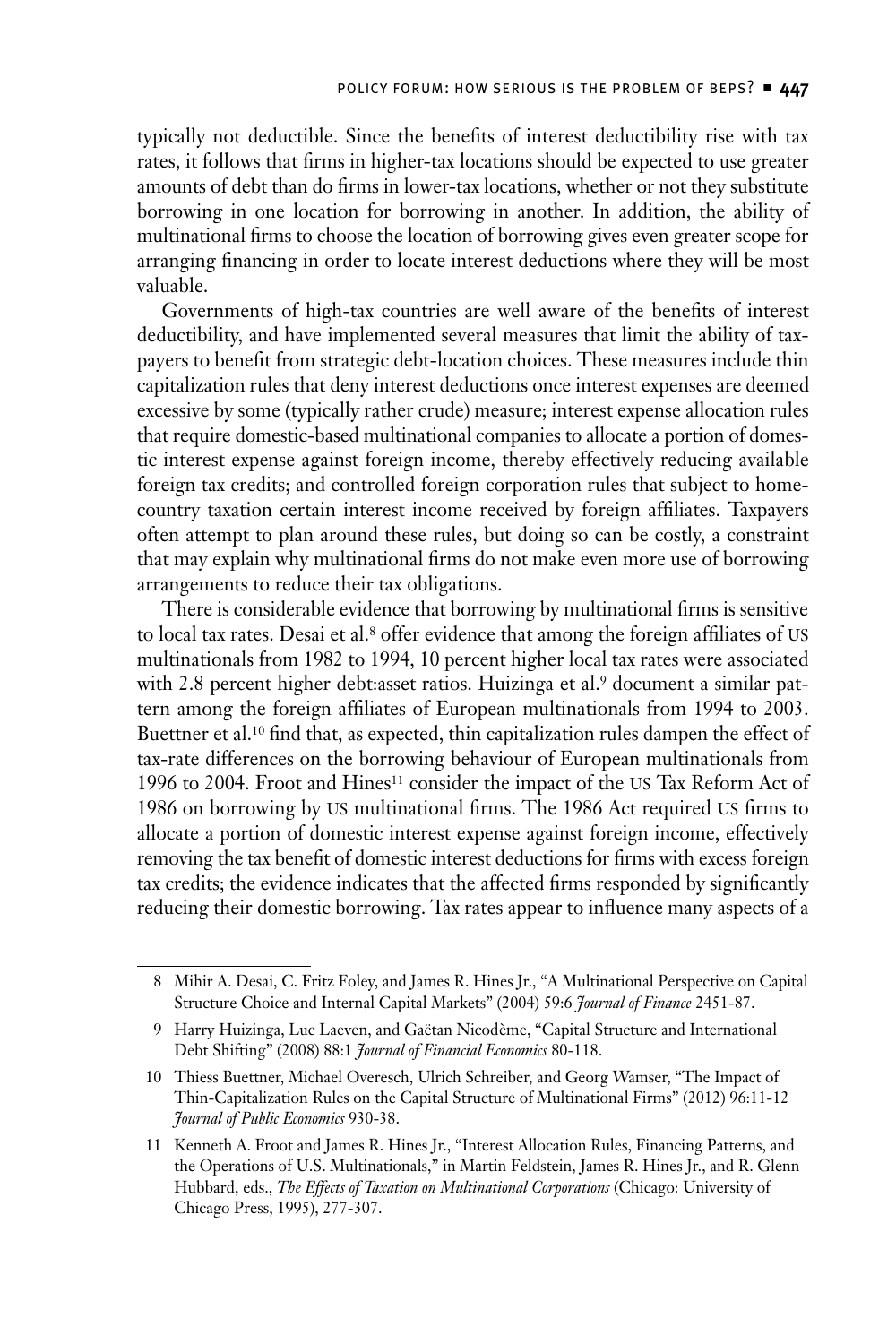<span id="page-6-0"></span>multinational firm's borrowing behaviour, including implicit borrowing that takes the form of delaying payment for purchases.<sup>12</sup>

How should one think about the role of corporate borrowing in BEPS activity by multinational firms? Since governments generally permit firms to deduct interest payments in calculating taxable income, these policies acknowledge—at least tacitly that permitting a tax deduction for some portion of interest expense is acceptable, maybe even desirable. The BEPS concern presumably lies with the abusive use of debt contracts, which is a subset of overall use. In this context, it is perhaps striking that multinational firms do not make better strategic use of debt than they do—that interest deductions are not even more concentrated in high-tax countries.13 Countries have the ability to impose thin capitalization rules and other methods of limiting the strategic use of debt, and it may be that the rules currently in place account for the limited extent to which multinational firms are able to use interest deductions to reduce their taxable incomes in high-tax countries. These rules could be further strengthened, but this would come at the cost of discouraging corporate activity, reducing the associated employment and other economic benefits that it brings. Consequently, the financing portion of BEPS may represent reasoned tradeoffs on the part of taxing authorities around the world.

#### **Profit Realloc ation**

International tax avoidance takes many forms, of which tax-motivated cross-border loans represent just one. Other methods of tax avoidance include making tax-sensitive adjustments to the transfer prices used to record transactions between related parties, corporate reorganizations designed to relocate corporate residence to attractive tax jurisdictions, and careful timing of income repatriation to reduce the cost of homecountry taxation of foreign income.

Multinational firms generally have incentives to reallocate taxable income from high-tax locations to low-tax locations, since \$1 of pre-tax income is obviously more valuable if lightly taxed than if heavily taxed. Firms located in countries that exempt foreign income from taxation face the clearest incentives to relocate taxable income. Suppose, for example, that a firm located in a country with a 30 percent tax rate earns \$100 of income at home, where it would normally be subject to tax at 30 percent, but the firm has the opportunity to attribute \$50 of that income to its foreign affiliate in a location with a 20 percent tax rate. If the home country does not tax foreign income, then the reallocation reduces domestic tax liabilities by \$15 and

<sup>12</sup> Mihir A. Desai, C. Fritz Foley, and James R. Hines Jr., *Trade Credit and Taxes*, NBER Working Paper no. 18107 (Cambridge, MA: National Bureau of Economic Research, May 2012).

<sup>13</sup> Others have noted the puzzle that corporations generally could benefit from the tax savings associated with greater use of debt, but for some reason persist in issuing large amounts of equity. See, for example, John R. Graham, "How Big Are the Tax Benefits of Debt?" (2000) 55:5 *Journal of Finance* 1901-41.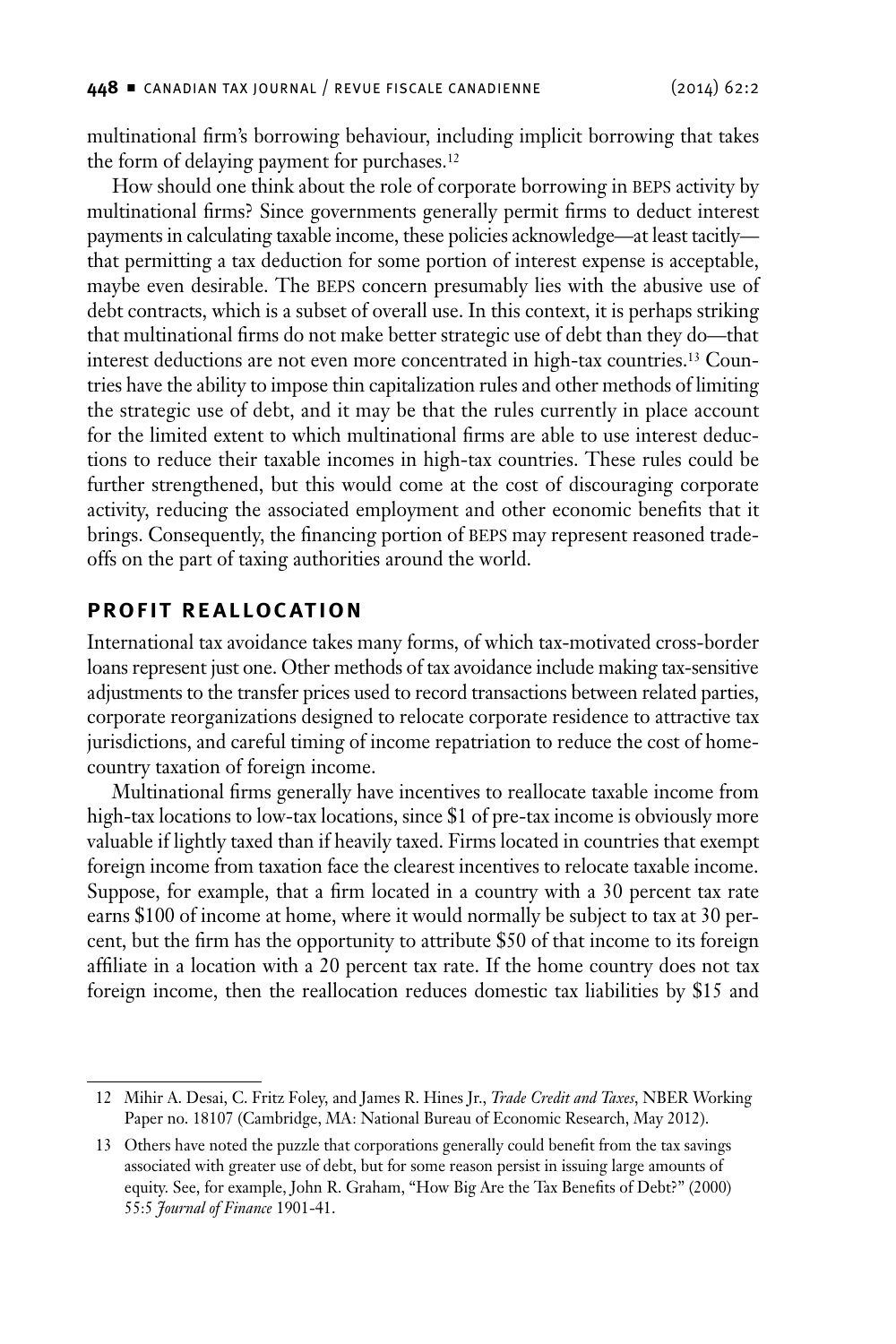increases foreign tax liabilities by \$10, for a net saving of \$5. Income reallocation is unlikely to be costless, but if the tax saving of \$5 exceeds the after-tax cost of income reallocation, then it will be in the interest of the firm to move taxable income from the high-tax to the low-tax location.

How would the firm in this example reallocate taxable income? In addition to adjusting the volume and location of borrowing, it is possible for firms to adjust the pricing of intercompany transactions. An excessively transparent method of doing so would be to sell a paper clip from the affiliate in the 20 percent tax-rate location to the parent company in the 30 percent tax-rate location, charging a price of \$1 million. This transaction would create a tax deduction of \$1 million in the home country and taxable income of \$1 million in the foreign country, thereby reducing total global tax obligations. Cognizant of these incentives, governments have adopted arm's-length pricing rules dictating that, for tax purposes, the prices used for intercompany transactions must be the same as those that would have been chosen by unrelated parties transacting at arm's length. While the arm's-length pricing standard addresses the problem of \$1 million paper clips, there is widespread concern that the difficulty of applying the standard to many ordinary cases, not to mention complex transactions involving sophisticated financial instruments or intangible property such as patents and trademarks, leaves ample opportunity for tax avoidance. Governments, particularly those of high-tax countries, are perfectly well aware of the potential of transfer price manipulation to erode tax collections, and devote considerable resources to enforcing the arm's-length standard, though it is an open question just how effective they are in doing so.

Empirical studies of tax avoidance fall into two general categories. The first category consists of studies that compare reported profit rates in countries with differing tax rates. The idea, of course, is to measure the extent to which unusually high rates of profit are reported in low-tax jurisdictions. This immediately raises the question of what rate of profit should be expected in the absence of tax-motivated income reallocation, and this question has multiple components. There is no presumption that profits measured as a fraction of sales, assets, or some other metric of business activity should be the same in all foreign jurisdictions. As a general matter, one might expect pre-tax profit rates to be lower in low-tax jurisdictions than in high-tax jurisdictions, since after-tax marginal profits of capital will often be lower; but even this presumption confuses marginal and average conditions, and is based on steadystate properties of models that may not be valid for large numbers of taxpayers.

The second category of empirical study in this area investigates observable aspects of specific activities undertaken by taxpayers to reduce their tax liabilities, as well as reactions to changing conditions. These observable aspects include suspicious prices of transactions between related parties, or greater numbers of these transactions; apparently tax-motivated trade imbalances between related parties; relocation of corporate tax homes to tax-advantaged jurisdictions; location of valuable intangible property in low-tax jurisdictions; and dividend repatriation (or the alternative of deferring dividend repatriation) by foreign affiliates of firms located in countries that impose taxes on repatriated profits.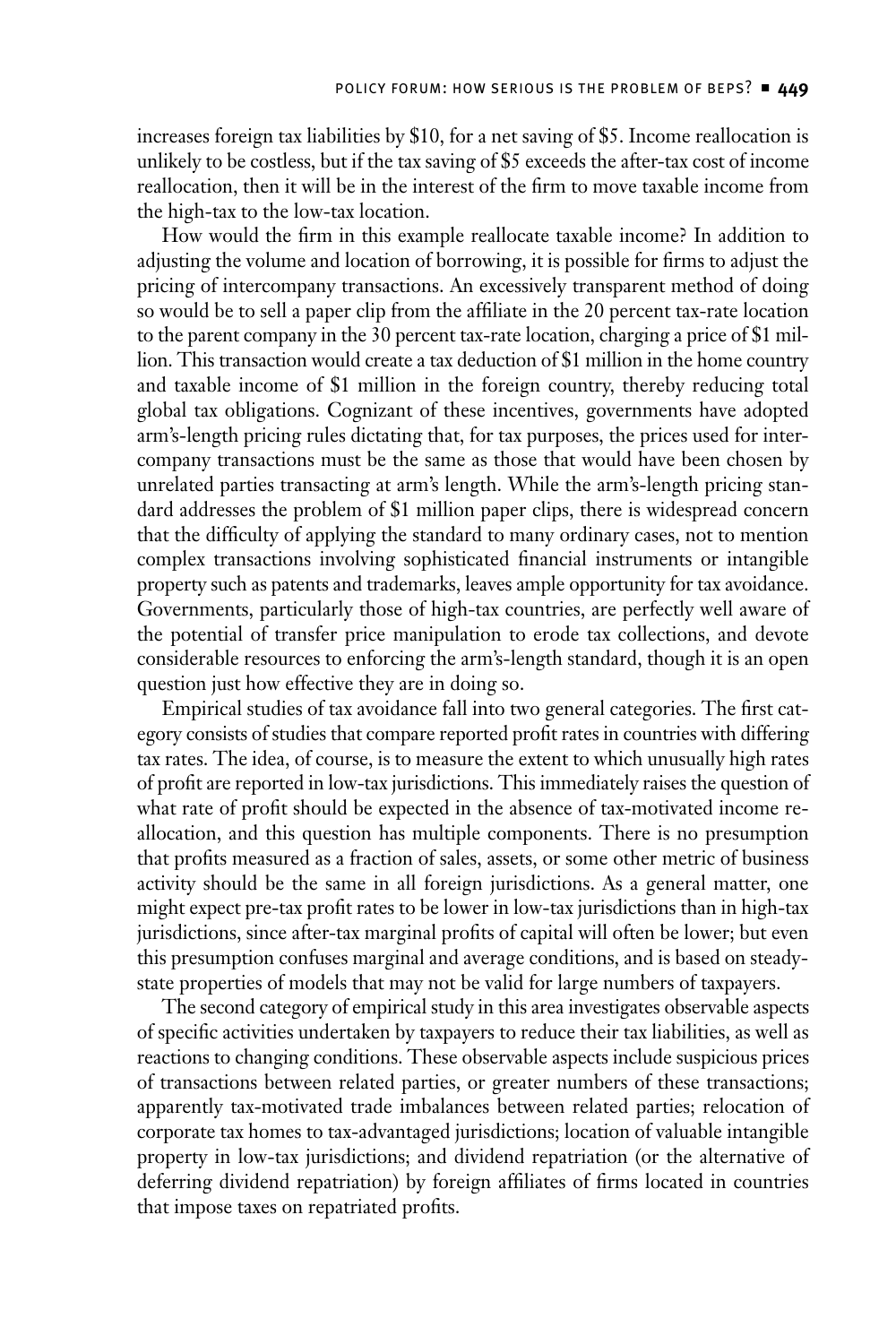The available evidence points consistently in the direction of tax-rate differences exerting significant influence over the behaviour of multinational firms. Reported profit rates are higher in low-tax jurisdictions than in high-tax jurisdictions, and firms appear to devote significant efforts to activities designed to facilitate income reallocation.

What are the costs of tax avoidance? The costs include administrative and compliance costs, among them the potential penalties that might be imposed by governments that maintain that taxpayers fail to report taxable income accurately. But surely the largest cost is that of business activity undertaken to facilitate income reallocation. Profit reallocation technology entails establishing business operations in locations that firms would otherwise not choose but for the opportunity that is thereby created to reallocate taxable income.

The first generation of modern empirical studies of income reallocation<sup>14</sup> considered the determinants of average profit rates. In theory, low tax rates should be associated with high pre-tax profit rates if firms allocate taxable income to avoid tax liabilities. Hines and Rice<sup>15</sup> find that US multinational firms in 1982 reported significantly higher (pre-tax) profits in low-tax countries than in high-tax countries, after controlling for business inputs of labour and capital, and after controlling for measurable aspects of local economic conditions. There have been many subsequent studies of this variety, most using firm-level data that have many advantages over the aggregate data for US firms used by Grubert and Mutti<sup>16</sup> and Hines and Rice17 (and more recently by Clausing).18 Huizinga and Laeven19 likewise find that reported profit rates are lower in high-tax countries, though their estimated effect that a 10 percent higher tax rate is associated with 13 percent reduced reported profitability of European firms—is somewhat smaller than the effect reported by Hines and Rice.<sup>20</sup> Lohse and Riedel<sup>21</sup> calculate the effect of tax-rate differences on reported profitability of European firms from 1999 to 2009, controlling more comprehensively for the economic effects of affiliate location, and find profit reallocation

19 Harry Huizinga and Luc Laeven, "International Profit Shifting Within Multinationals: A Multi-Country Perspective" (2008) 92:5-6 *Journal of Public Economics* 1164-82.

21 Lohse and Riedel, supra note 2.

<sup>14</sup> For example, Harry Grubert and John Mutti, "Taxes, Tariffs and Transfer Pricing in Multinational Corporate Decision Making" (1991) 68:2 *Review of Economics and Statistics* 285-93; and Hines and Rice, supra note 7.

<sup>15</sup> Hines and Rice, supra note 7.

<sup>16</sup> Grubert and Mutti, supra note 14.

<sup>17</sup> Hines and Rice, supra note 7.

<sup>18</sup> Kimberly A. Clausing, "Multinational Firm Tax Avoidance and Tax Policy" (2009) 62:4 *National Tax Journal* 703-25.

<sup>20</sup> Hines and Rice, supra note 7.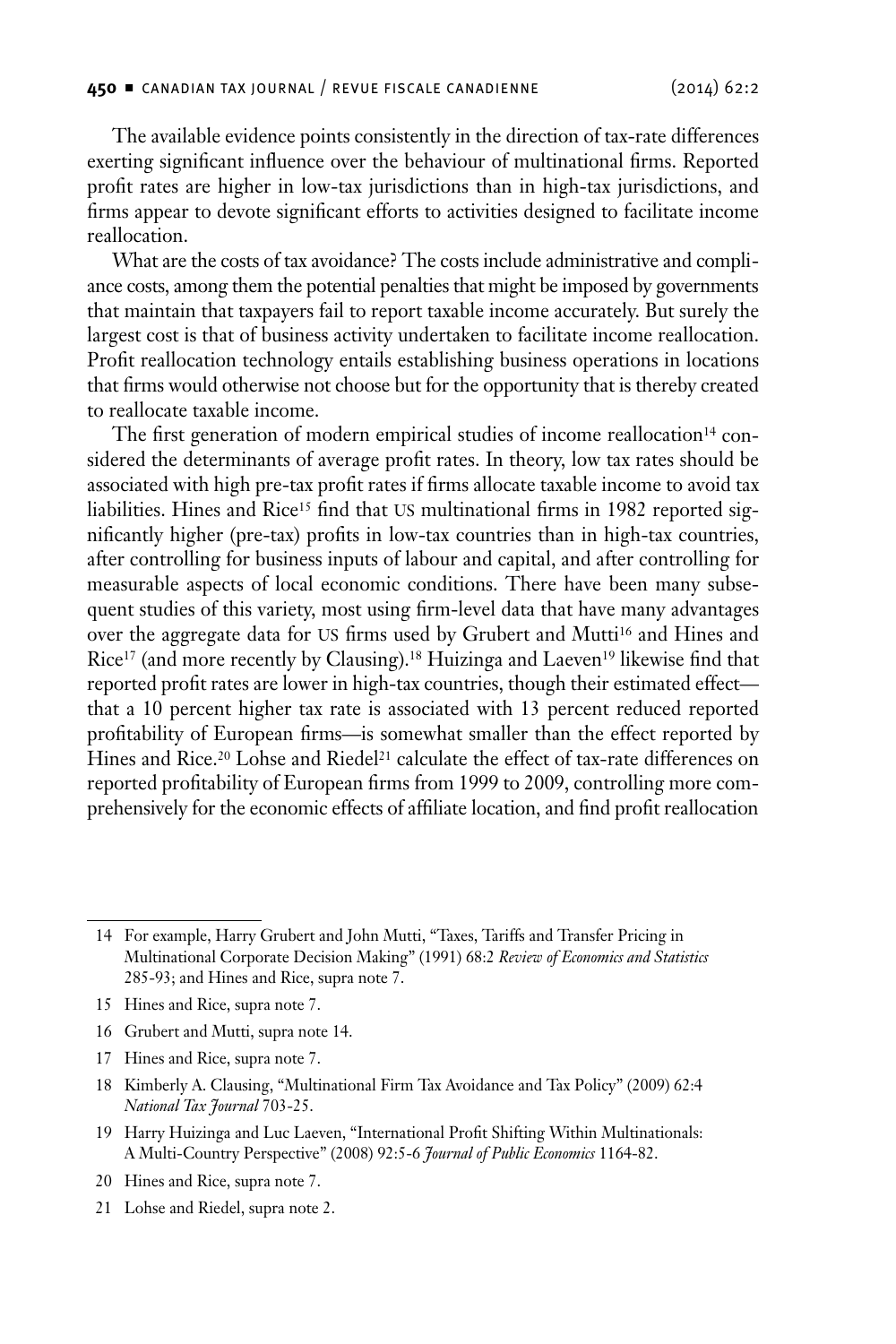effects that are smaller than those reported by Huizinga and Laeven: 10 percent higher tax rates are associated with 4 percent reduced reported profitability in Lohse and Riedel's data. Other recent studies, reviewed in Dharmapala,<sup>22</sup> come to similar conclusions.

An important recent contribution to this literature is Dharmapala and Riedel,<sup>23</sup> which looks at the propagation of profits throughout a multinational firm. The idea behind this study is that, in the absence of profit-shifting behaviour, a change in the economic environment that affects a parent company's profitability should have no systematic effect on the reported profitability of the company's foreign affiliates located in low-tax jurisdictions. Consequently, if it is possible to identify economic changes that affect parent company profitability without directly affecting the profitability of foreign affiliates, the extent of profit reallocation can be measured by the contemporaneous effect of the economic changes on reported profitability of tax haven affiliates. For example, a parent company that mines coal might become more profitable if the world price of coal rises, but if the company's shipping affiliate in a tax haven also becomes more profitable, it starts to look as though profits are being reallocated from the parent company. Dharmapala and Riedel report that the profitability of affiliates in low-tax countries does appear to be influenced by events that change the profitability of parent companies, but that the effect is quite small, with something in the neighbourhood of 2 percent, or possibly as much as 4 percent, of parent profits being reallocated to low-tax affiliates.

There is considerable supporting evidence of methods used by multinational firms to avoid reporting profits in high-tax countries. Clausing<sup>24</sup> finds that the foreign affiliates of US multinational firms report trade imbalances with their US parent companies that look suspiciously tax-motivated: affiliates in countries with 10 percent lower tax rates run 4.4 percent higher trade surpluses with their parent companies. In a later study, Clausing<sup>25</sup> offers other suggestive evidence of possible mispricing of commodities traded between related parties, noting systematic differences between prices reported by us companies in trade with related and unrelated parties. Dischinger and Riedel<sup>26</sup> provide evidence that European multinational firms are more likely to hold intellectual property in low-tax than in high-tax locations, and this may facilitate profit reallocation. Further evidence of tax-motivated behaviour

<sup>22</sup> Dharmapala, supra note 2.

<sup>23</sup> Dharmapala and Riedel, supra note 3.

<sup>24</sup> Kimberly A. Clausing, "The Impact of Transfer Pricing on Intrafirm Trade," in *International Taxation and Multinational Activity*, supra note 7, 173-94.

<sup>25</sup> Kimberly A. Clausing, "Tax-Motivated Transfer Pricing and US Intrafirm Trade Prices" (2003) 87:9-10 *Journal of Public Economics* 2207-23.

<sup>26</sup> Matthias Dischinger and Nadine Riedel, "Corporate Taxes and the Location of Intangible Assets Within Multinational Firms" (2011) 95:7-8 *Journal of Public Economics* 691-707.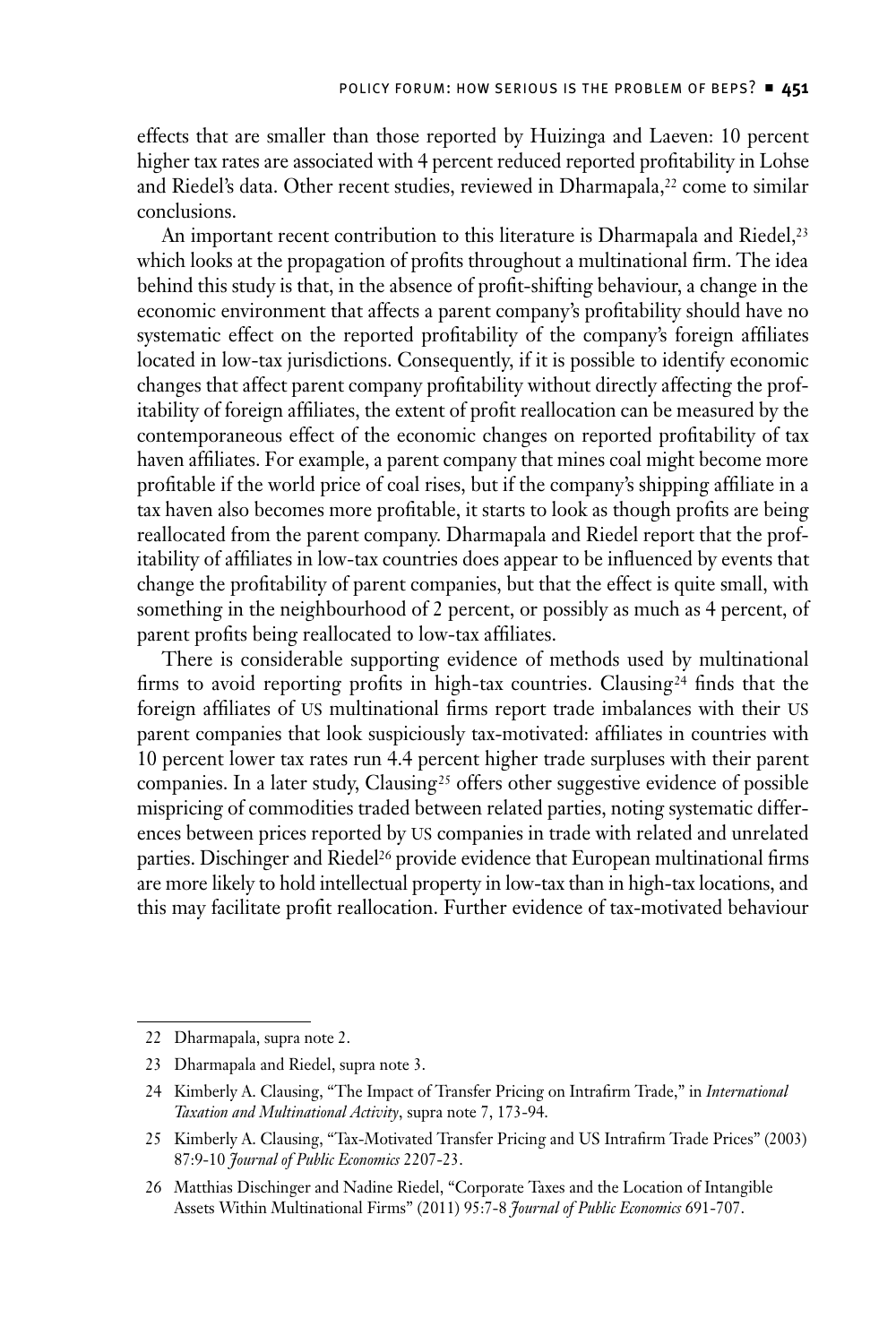<span id="page-10-0"></span>appears in the tax-sensitive extent to which us firms repatriate profits from foreign locations<sup>27</sup> and the relocation of corporate homes for tax purposes.<sup>28</sup>

There is little doubt that multinational firms are motivated to avoid taxes and are aware of the available methods. And there is evidence of a limited degree of international tax avoidance—but the question is why there is not more, given the motive and opportunity. That there is considerable scrutiny of transactions between related parties, with stiff potential penalties for non-compliance, is surely part of the answer; but another part may be that the actions necessary to facilitate tax avoidance are sufficiently costly and cumbersome that it is simply not worth it in return for the modest potential tax savings.

#### **Polic y Alternatives**

Concern over the potential for BEPS has prompted extensive reconsideration of the international regime by which company profits are taxed. One radical reform would be to replace the current system of determining the location of profits earned by multinational firms with a formulary method of assigning profits to jurisdictions based on factors such as employment, sales, and capital in place. Advocates argue that these factors are less capable of being manipulated than are prices used in transactions between related parties. Some of the difficulties with formulary apportionment have been widely noted, including the ability of firms to undertake transactions that manipulate the location of formulary factors; furthermore, the inaccuracy of employment, sales, and capital in place as predictors of firm profitability<sup>29</sup> raises the possibility that the use of formulary methods will introduce its own inaccuracy, arbitrariness, and resulting inefficiency into the taxation of multinational firms.

There is a separate issue, that any international reform that successfully reduces the magnitude of BEPS will almost surely put downward pressure on business tax rates around the world. Countries currently choose their corporate tax rates in an environment in which multinational firms are able to engage in BEPS and thereby avoid a portion of what would otherwise be their tax obligations. Reducing beps increases tax burdens but does little, if anything, to reduce the competitive pressures that countries face in attempting to attract and foster business activity; as a result, tax rates are likely to decline—possibly by quite a bit. BEPS effectively permits high-tax

<sup>27</sup> Mihir A. Desai, C. Fritz Foley, and James R. Hines Jr., "Repatriation Taxes and Dividend Distortions" (2001) 54:4 *National Tax Journal* 829-51; and Dhammika Dharmapala, C. Fritz Foley, and Kristin J. Forbes, "Watch What I Do, Not What I Say: The Unintended Consequences of the Homeland Investment Act" (2011) 66:3 *Journal of Finance* 753-87.

<sup>28</sup> Mihir A. Desai and James R. Hines Jr., "Expectations and Expatriations: Tracing the Causes and Consequences of Corporate Inversions" (2002) 55:3 *National Tax Journal* 409-40; and Johannes Voget, "Relocation of Headquarters and International Taxation" (2011) 95:9-10 *Journal of Public Economics* 1067-81.

<sup>29</sup> See James R. Hines Jr., "Income Misattribution Under Formula Apportionment" (2010) 54:1 *European Economic Review* 108-20.